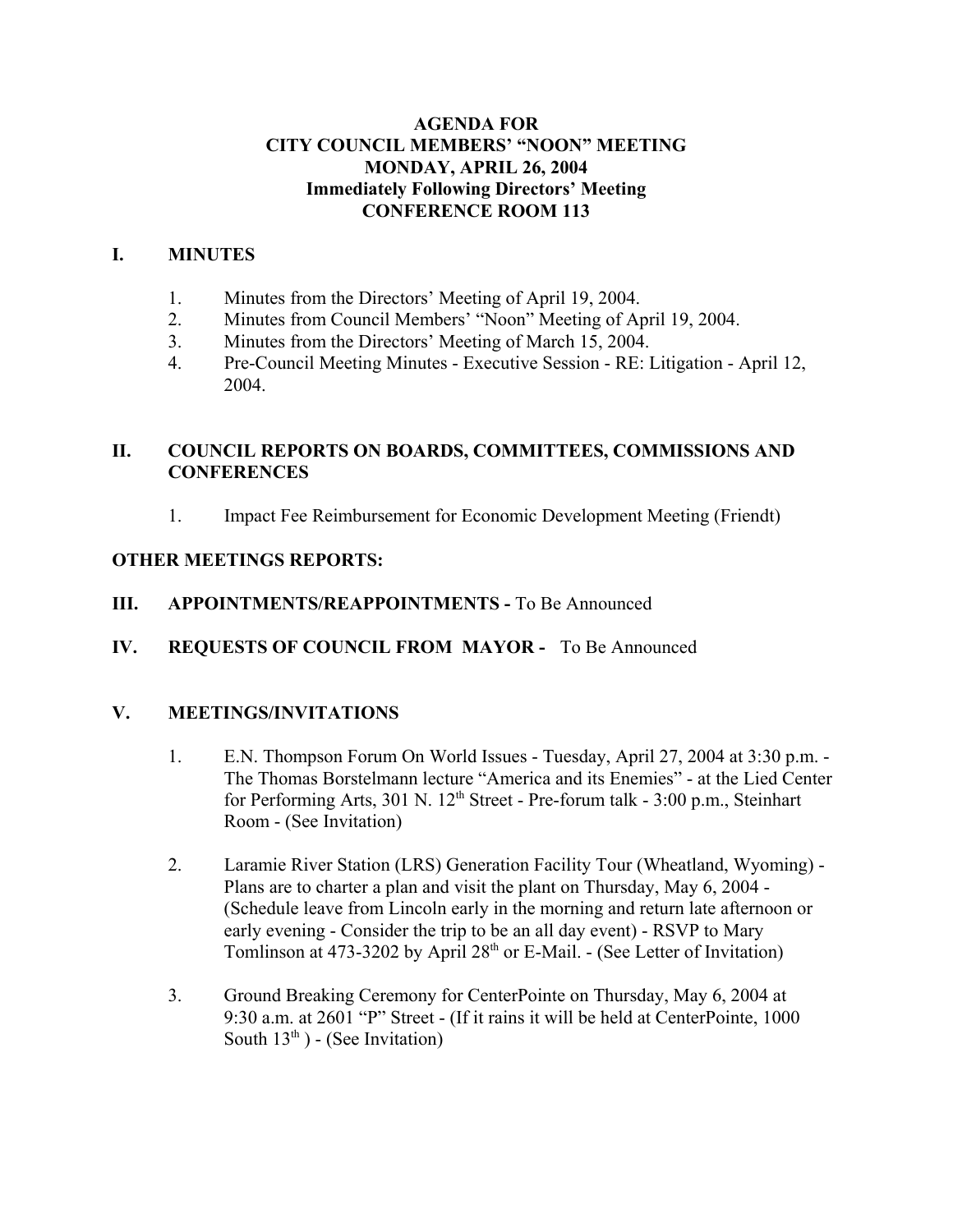- 4. The Lincoln Chamber of Commerce invites you to attend the following Ribbon Cuttings: - Please RSVP to Jaime Henning at 436-2354 or E-Mail:
	- A.) Samurai Sam's Teriyaki Grill, 230 N. 17<sup>th</sup> Street on Monday, April 26, 2004 at 3:00 p.m.
	- B.) Lincoln Turf & Tractor, 1050 Saltillo Road (Near Rod's Power Sports) on Friday, April 30, 2004 at 10:00 a.m.
- 5. The Lincoln Police Department will recognize our fallen officers in a Memorial service on the front steps of the Hall of Justice - on Monday, May 10, 2004 at 11:30 a.m. - This Memorial Service begins Law Enforcement Memorial Week - (refreshments following the ceremony in the commons area at LPD). - (See Invitation)

### **VI. MISCELLANEOUS - NONE**

### **VII. CITY COUNCIL MEMBERS**

#### **VIII. ADJOURNMENT**

ca042604/tjg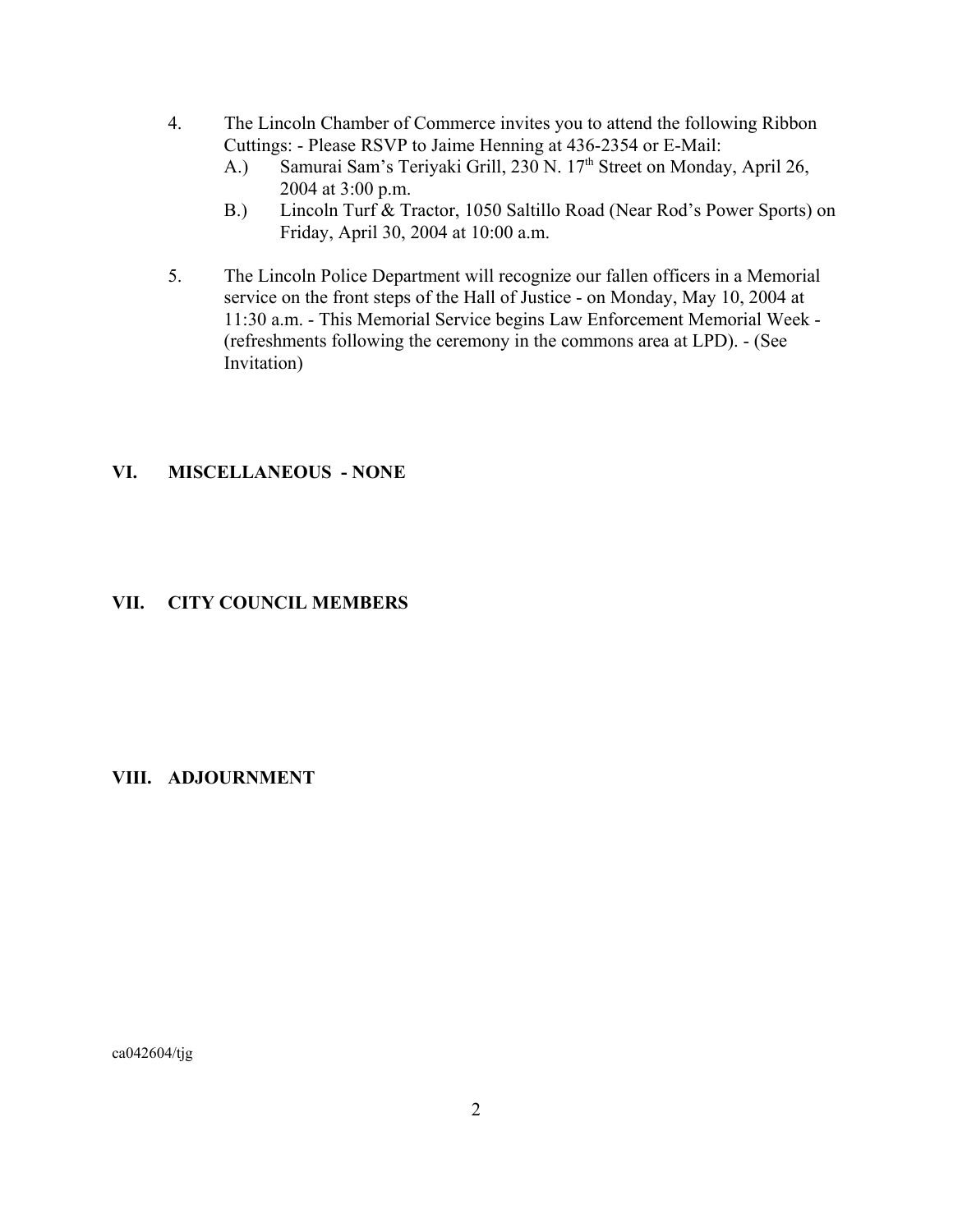# **A D D E N D U M AGENDA** *COUNCIL MEMBERS' MEETING* **MONDAY, APRIL 26, 2004**

# **COUNCIL REPORTS ON BOARDS, COMMITTEES, COMMISSIONS AND CONFERENCES -** NONE

# **MEETINGS/INVITATIONS - NONE**

## **APPOINTMENT/REAPPOINTMENTS - NONE**

## **MAYOR'S REQUEST TO COUNCIL - NONE**

### **MISCELLANEOUS** -

1. Budget Office will discuss Upcoming Budget Schedule.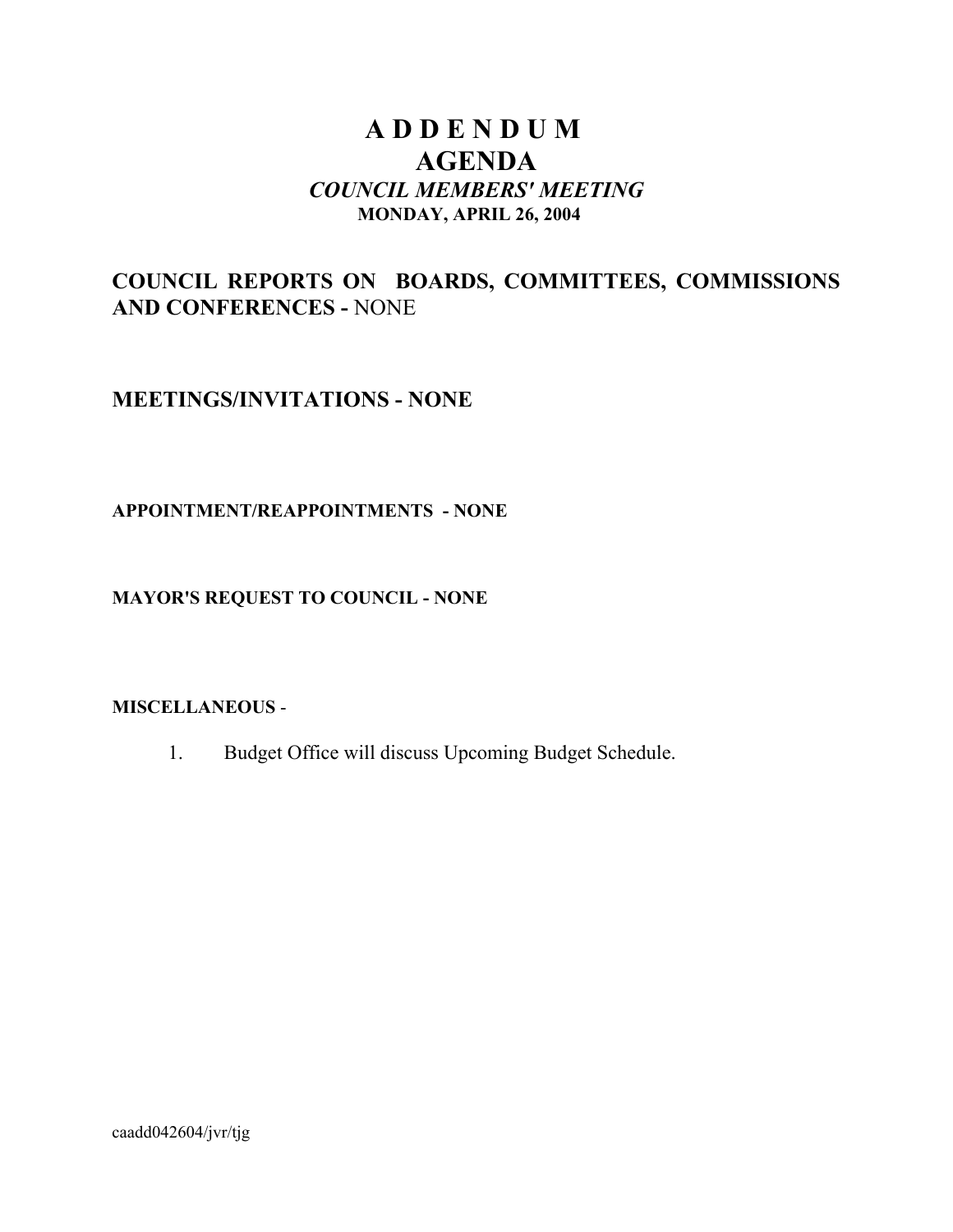## **MINUTES CITY COUNCIL MEMBERS' "NOON" MEETING MONDAY, APRIL 26, 2004** *CONFERENCE ROOM 113*

*Council Members Present:* Jon Camp, Chair; Terry Werner, Vice-Chair; Jonathan Cook, Glenn Friendt, Annette McRoy, Patte Newman, Ken Svoboda; ABSENT: None

*Others Present:* Mark Bowen, Ann Harrell, Corrie Kielty, Mayor's Office; Dana Roper, City Attorney; Joan Ray, Council Secretary; Darrell Podany, Aide to Council Members' Camp, Friendt and Svoboda; Nate Jenkins, Lincoln *Journal Star* representative.

# **I MINUTES**

- 1. Minutes from the Directors' Meeting of April 19, 2004.
- 2. Minutes from Council Members' "Noon" Meeting of April 19, 2004.
- 3. Minutes from the Directors' Meeting of March 15, 2004.
- 4. Pre-Council Meeting Minutes Executive Session RE: Litigation April 12, 2004.

Chair Camp requested a motion to approve the above-listed minutes. Ken Svoboda moved approval of the minutes, as presented, by acclamation. The motion was seconded by Terry Werner and carried by unanimous consensus of the Council Members.

# **II. COUNCIL REPORTS ON BOARDS, COMMITTEES, COMMISSIONS AND CONFERENCES -**

1. IMPACT FEE REIMBURSEMENT FOR ECONOMIC DEVELOPMENT MEETING (Friendt) Mr. Friendt was unable to attend the meeting - No Report

### OTHER MEETINGS - None

**III. APPOINTMENTS/REAPPOINTMENTS -** Ms. Kielty stated that Council had one appointment to review on today's Agenda. That is the appointment of Tami C. Soper to the Lincoln-Lancaster Women's Commission for a two-year term expiring March 1, 2006. She is formerly Tami Robinson, the Director of the Malone Center. She was on the Parks & Rec Board, but the City has had a number of contracts with the Malone Center, so she went off of the Parks & Rec Board and expressed a desire to serve on the Women's Commission. That is why she is up for appointment now. Ms. Keilty noted that Bonnie [Coffey] is on vacation, so if Council has questions or there are friends who show up to talk about the Women's Commission, Ms. Kielty would make herself available for the public hearing.

Mr. Werner asked who made the appointment selections to the Women's Commission. Ms. Kielty answered that Bonnie makes suggestions, as everyone else has the opportunity to do, but it the Mayor who makes the appointment.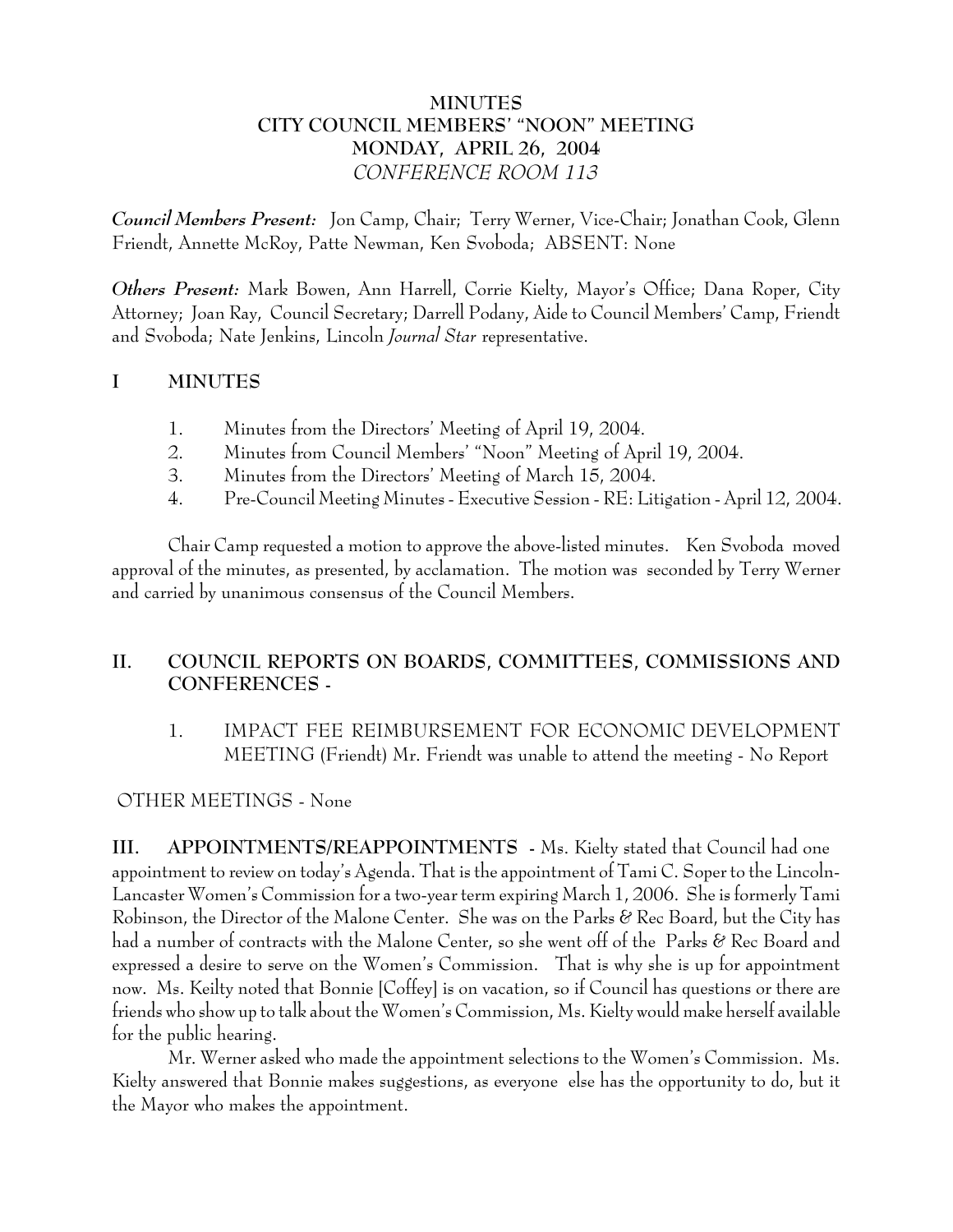Ms. McRoy asked if the Executive Committee of the Women's Commission didn't actually go out and recruit people, then support the names to Bonnie who then forwards them to the Mayor. Ms. Kielty noted that they do. She added that Bonnie probably gets more names than any of the Committees on which Ms. Kielty has served - and those names come from a great background of diversity within the City. Ms. Kielty noted that Bonnie does a lot of recruiting - she seems to know everybody.

**IV. REQUESTS OF COUNCIL FROM MAYOR** - Mr. Bowen introduced Mr. Steve Hubka to discuss the Budget Schedule (as noted on the Addendum). Council discussed the possible schedule options and, (rather than changing a scheduled Night Meeting which might have been done so that the Mayor could deliver her State of the City Address during the day at a 1:30 p.m. meeting; and to reserve a couple of extra hours for Department Budget Hearings) reached the following decisions:

Regarding the Budget Hearings: The proposed **July 12th** Hearing Dates (except for those scheduled in the morning), were cancelled to accommodate Terry Werner's schedule. It was determined that the **July 6th** Common hearings would stand as scheduled from 4:00 - 9:00 p.m. The remainder of the City Department Budget Hearings were scheduled for **July 7th** from 1:00 p.m. to 8:00 p.m.

Regarding the June Night Meeting: It was determined that, (rather than changing another Night Meeting date but still allowing Council to accommodate the Mayor's request for a day time presentation of her State of the City Address), on June  $28<sup>th</sup>$  the Council would hear the Budget presentation at approximately 3:00 p.m. and then the Mayor would offer the State of the City Address immediately following (approximately 4:00 p.m.) After this, the Formal Council Meeting would go on, as scheduled, at 5:30 p.m. on June  $28<sup>th</sup>$ . [This schedule was tentatively proposed, pending the Mayor's approval].

- **V. MEETINGS/INVITATIONS** Noted Without Significant Comment.
- **VI. MISCELLANEOUS -** None

### **ADDENDUM:**

1. Budget Office will discuss Upcoming Budget Schedule. - See Discussion under "Requests of Council from Mayor"

# **VII. COUNCIL MEMBERS -**

**JON CAMP** - No Further Comments

**JONATHAN COOK** - No Further Comments

**GLENN FRIENDT** - No Further Comments

**ANNETTE MCROY** -No Further Comments